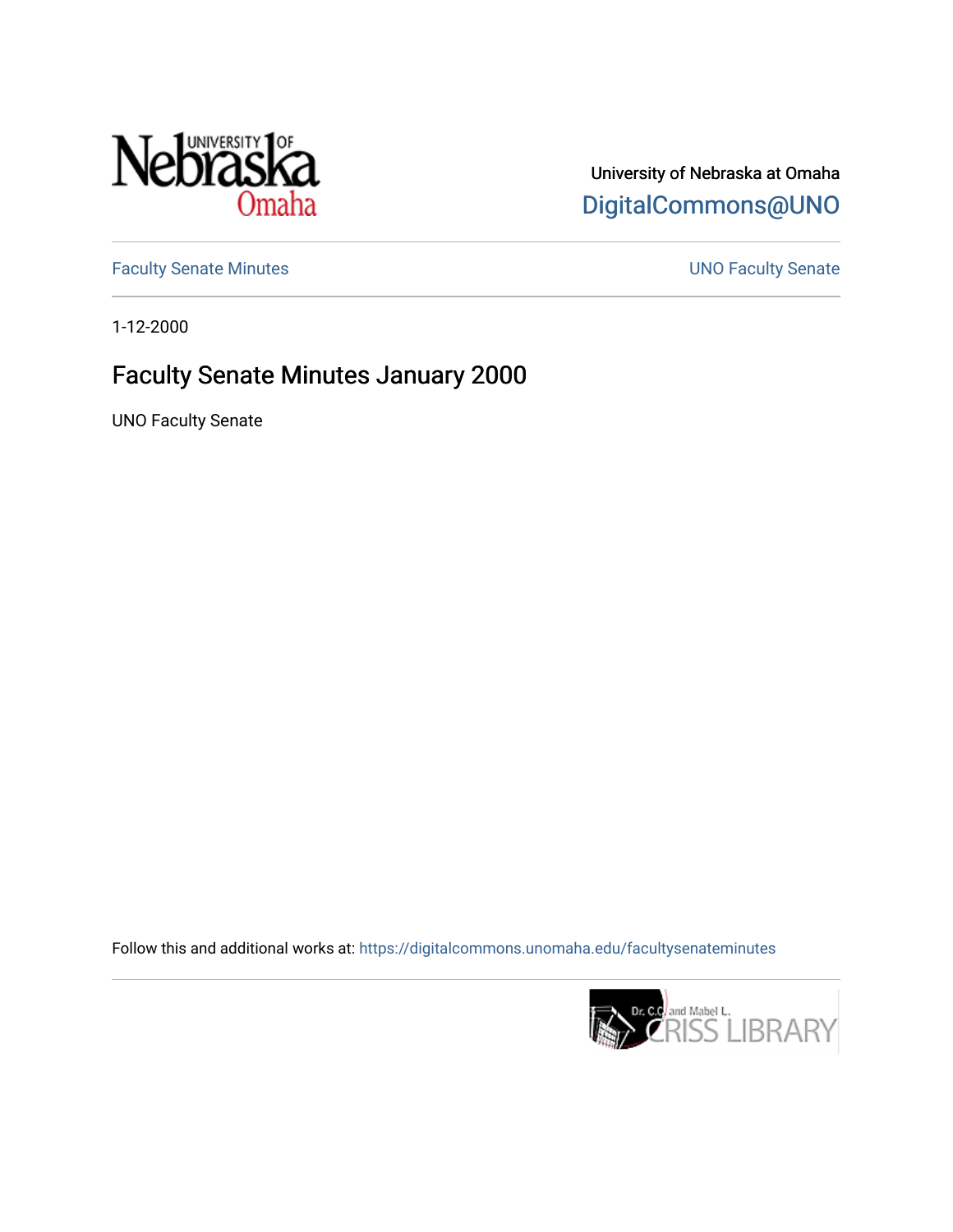## **UNO Faculty Senate Wednesday, January 12, 2000, 2:00 p.m., MBSC Dodge Room**

Presider: Paterson

Attendees: Ali, Allen, Aschenbrenner, Bacon, Baum, Carroll, Chung, Clute, Coyne, Deffenbacher, DeLone, Engelmann, Gessaman, Harland, Irvin, Kuhlman, Landis, Lehrer, Lewis, Mitchell, Nazem, Parnell-Smith, Rajaram, Rech, Shaw, Shroder, Sindt, Smith, Sobel, Thompson, Tuan Late Arrival: Craiger, Metal-Corbin Excused: Bartle Unexcused: Foster, Suzuki

Guests: Vice Chancellor Hodgson

Minutes E-Mailed for Review: January 13, 2000

Presentation and Approval of Minutes: Senator Paterson asked for approval of the December 8th, minutes (agenda attachments 1-11). The minutes were approved as submitted.

China Program Presentation by Vice Chancellor Hodgson

Officers Reports

President's Report: Senator Paterson reported on the following:

Executive Committee and Administration Meeting, December 15th: A wide range of topics were covered including concerns with getting support for Lotus Notes and computer problems. The chancellor indicated that the resources previously dedicated to Y2K can now be shifted to more appropriate areas including troubleshooting. Family tuition remission was also discussed and remains on the back burner. The most essential issue being addressed right now is getting salaries caught up which may fall short in light of the budget reallocations. The China Program is moving ahead. The current commitment seems to be to strive to get the project up and running with a limited range of courses by August, 2000. Vice Chancellor Hodgson expressed concern for whether this non-contractual agreement can be met by fall but is in full support of moving ahead in good faith attempt. Budget reallocations were briefly touched on. Intellectual property was also discussed.

Board of Regents Meetings, December 10th, and 11th: A heated discussion took place focusing on UNMC's fetal tissue research issue.

Chancellor's Council Meeting, December 16th: The process for getting the budget reallocations implemented was discussed. The issue of faculty receiving salary increases last year resurfaced at which time Senator Paterson clarified the action was both valid and approved.

Creation of Special Committee: At the last meet and confer with administration, AAUP proposed the creation of a special committee to develop a campus policy on intellectual property. Vice Chancellor Hodgson agreed that administration would participate. On behalf of the UNO Chapter of AAUP, Donald Greer has requested that the senate appoint "about three members" from the senate to begin working on this issue during the spring semester. The national level of AAUP has some guidelines which AAUP proposes as a starting point.

Martin Luther King Luncheon on Wednesday, January 19th: All are encouraged to attend the luncheon scheduled for 11:30 a.m. in the MBSC Ballroom. Dr. Andrew Smallwood will be the guest speaker. Tickets for faculty are \$6.50 and must be purchased at the MBSC Business Office by January 18th. The cost of five tickets will be covered by the faculty senate if professors can submit a legitimate business purpose for attending as required by Accounting Services based on state regulations.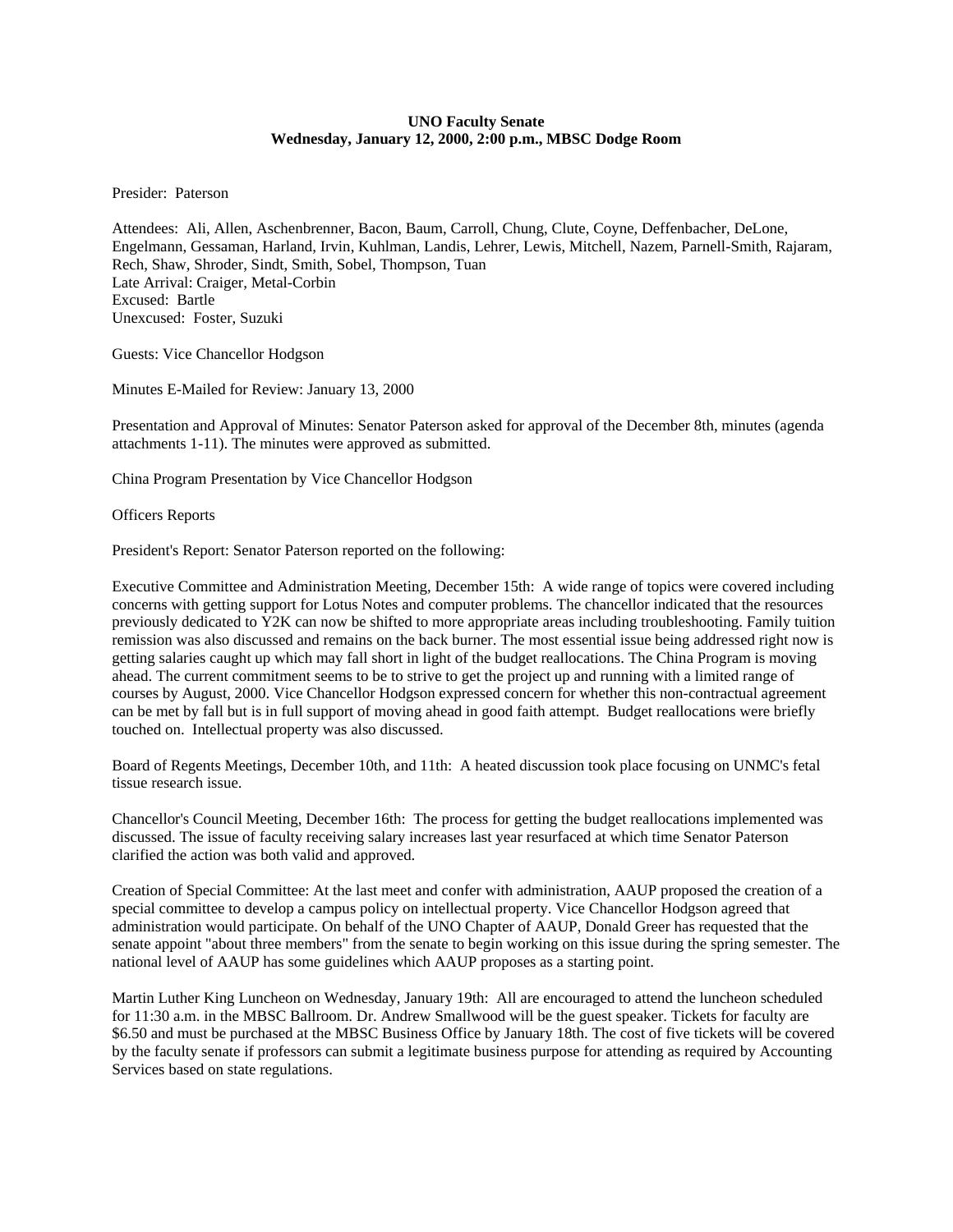Discussion: A brief discussion surrounded the representation of the faculty senate being a valid reason in itself to attend, thereby fulfilling the business purpose.

Bylaws Update: The Executive Committee and Cabinet are currently revising the senate bylaws regarding the annual election of senators based on resolution 2422 which moved the election process from April to January in order to facilitate fall schedule changes for newly elected senators. When completed, the revised bylaws will be presented to the senate for viewing and vote.

Secretary-Treasurer's Report: Senator Ali reported on the following:

Budget Reports:

November 30th, budget report (agenda attachment 12-13)

December 31st, budget report (agenda attachment 14-15)

Budget Advisory Committee, Health Care Subcommittee December Meeting: The meeting with David Lechner, NU Vice President for Business and Finance, was postponed due to illness. Instead, both the committee and subcommittee met with Julie Totten, UNO Assistant Vice Chancellor of Finance. James Buck, Vice Chancellor of University Affairs and Communication, dropped into the meeting unexpectedly. Ms. Totten gave a thorough explanation of the budget and a good first discussion followed. Everyone present seemed to leave with a clear idea of the budget and its issues. Scheduling continues to be a concern for the committee due to the large number of members. The next meeting will be with Dr. Lechner and the full committee.

New Charge, Arrange Guest Speaker on Intellectual Property: Per a discussion at the January 5th, Executive Committee and Cabinet meeting, Senator Paterson charged Senator Ali with looking into the possibility of working with UCAT and UNL to piggy-back a guest speaker in the field of intellectual property, Dr. Kenneth Crews from IUPUI University (Indiana University-Purdue University-Indianapolis). Dr. Crews is already scheduled to appear at UNL in the near future.

Vice President's Report: Senator Janice Rech

No report.

Executive Committee Report: Senator Janice Rech

No report.

Standing Committee Reports

Committee on Academic and Curricular Affairs: On behalf of Senator Bartle, Senator Gessaman reported on the following:

Minutes: No report; the committee did not meet in December due to the holiday break.

Committee on Educational Resources and Services: Senator Clute reported on the following:

Minutes: No report; the committee did not meet in December due to the holiday break.

New Charge, Grade Submission Deadlines: Per a discussion at the December 8th, senate meeting, Senator Paterson charged the committee with looking into why the time allowed for submit grades to the Registrar's Office for the Fall, 1999, semester was shortened so dramatically.

Committee on Faculty Personnel and Welfare: Senator Deffenbacher reported on the following:

Minutes: No report; the committee did not meet in December due to the holiday break.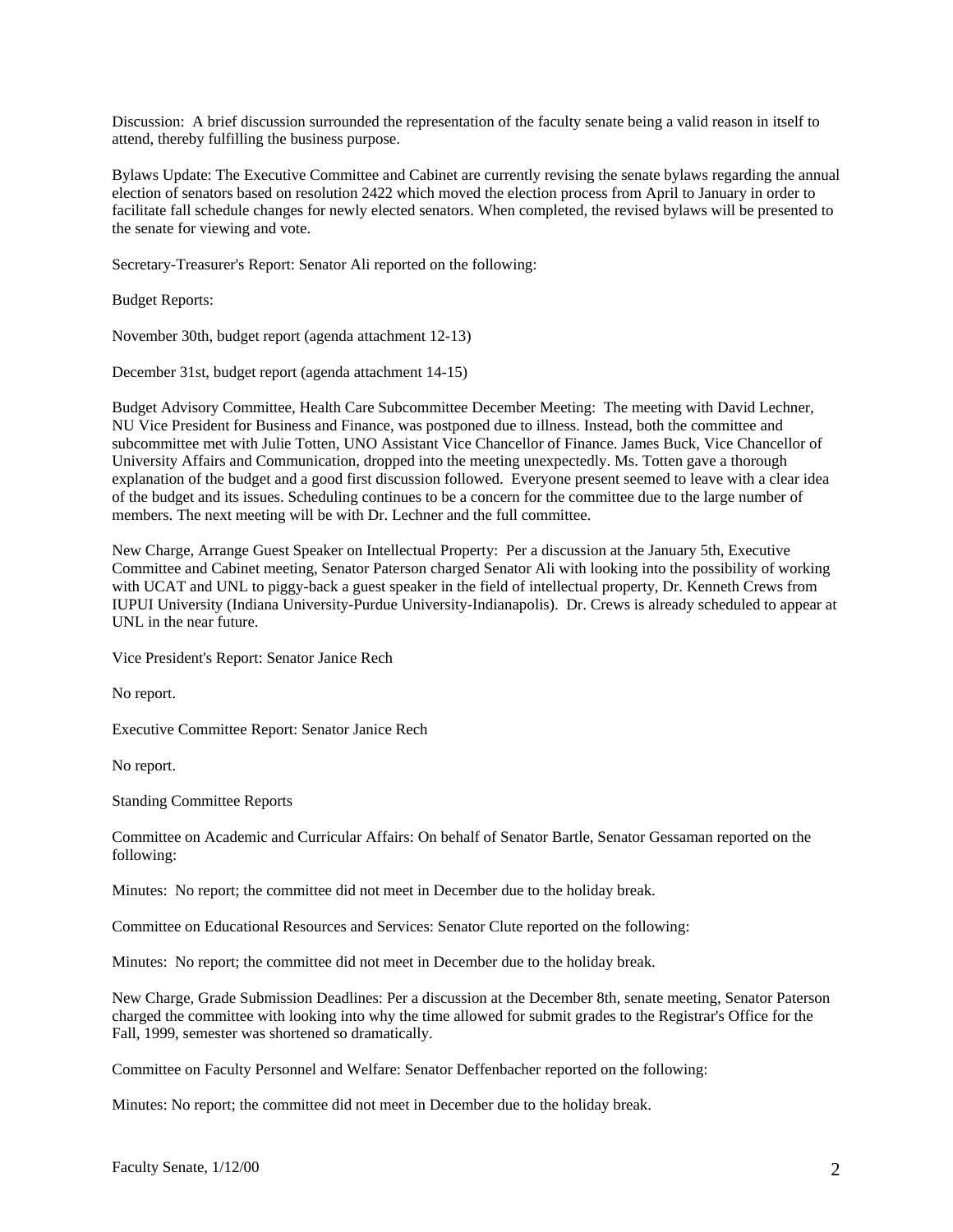New Charge, Commencement Parking: At the January 8th, Executive Committee and Cabinet meeting, the committee was charged with looking into the ever present issue of parking problems at commencement. Senator Rech can be contacted for additional input regarding campus security turning away faculty who attempted to park in the platform area even though there were plenty of spaces available.

Discussion: Vice Chancellor Hodgson confirmed all future commencements will be held at the Omaha Civic Auditorium. Senator Deffenbacher questioned whether this issue needs the attention of an entire committee and instead offered to look into it himself. Vice Chancellor Hodgson offered to get back to the senate with the name of the individual currently in charge of commencement parking since Guy Conway recently left the university.

Committee on Goals and Directions: Senator Nazem reported on the following:

Minutes: No report; the committee did not meet in December due to the holiday break.

Verbal Report: A representative from the University Foundation has been invited to speak at the committee's January 26th, meeting. An invitation was also extended to all members of the senate.

Agenda: January 26th, agenda (agenda attachment 16)

Committee on Professional Development: Senator Allen reported on the following:

Minutes: No report; the committee did not meet in December due to the holiday break.

Committee on Rules: Senator DeLone reported on the following:

Minutes: No report; the committee did not meet in December due to the holiday break.

Resolution:

On behalf of the Committee on Rules, Senator DeLone moved the following:

Resolution 2424, 01/12/00: Committee on Rules

BE IT RESOLVED, that the following faculty, at least two from each college, be recommended to Vice Chancellor Hodgson for service on the University Library Dean Search Advisory Committee:

College of Arts and Sciences: Marshall Prisbell

**TRA** 

College of Business Administration: Shuanglin Lin

TBA

College of Education: Nicholas Stergiou

Gary Hartzell

College of Fine Arts: James Czarnecki

**TRA** 

College of Information Science & Technology: Leah Pietron

Hesham El-Rewini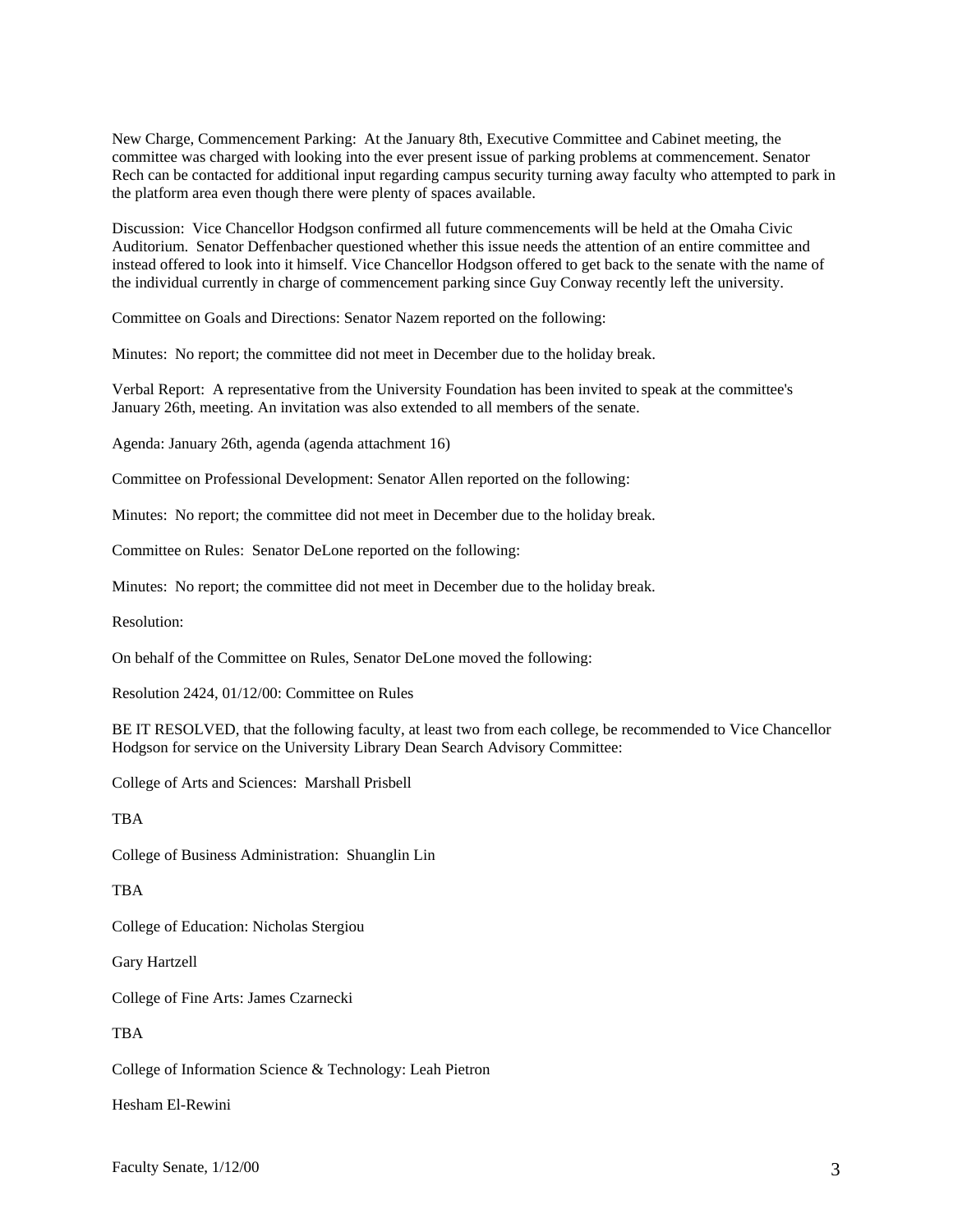College of Public Affairs & Community Service: Ineke Marshall

Carol Ebdon

University Library TBA

TBA

Discussion: Senator Shaw inquired why the University Library was not represented. Vice Chancellor Hodgson indicated he sent a memo to the senate asking for representation. Senator DeLone stated she did not receive said memo but would add representation at the approval of the senate. A friendly amendment to add the University Library was approved.

The motion was approved unanimously pending the approval and insertion of the additional nominees by the Executive Committee.

Resolution 2425, 01/12/00: Committee on Rules

BE IT RESOLVED, that the Faculty Senate of the University of Nebraska at Omaha empowers their Executive Committee to fill the remaining TBA positions in Resolution 2424 before submitting said resolution administration.

The motion was approved unanimously.

On behalf of the Committee on Rules, Senator DeLone moved the following:

Resolution 2426, 01/12/00: Committee on Rules

BE IT RESOLVED, that the following senators be recommended to the UNO Chapter of AAUP for service on a special Intellectual Property Committee to develop campus policy:

Douglas Paterson John Shroder Michael O'Hara

The motion was approved unanimously.

On behalf of the Committee on Rules, Senator DeLone moved the following:

Resolution 2427, 01/12/00: Committee on Rules

BE IT RESOLVED, that the following faculty is recommended for service on the Milo Bail Student Center Director Search Committee:

Mike Carroll

The motion was approved unanimously.

Other Reports

Academic Planning Council: Senator Bartle, senate representative

Written Report By Senate Representative: A report has not been submitted as yet.

Alumni Association, Board of Directors: Professor Wakefield, non-senate representative